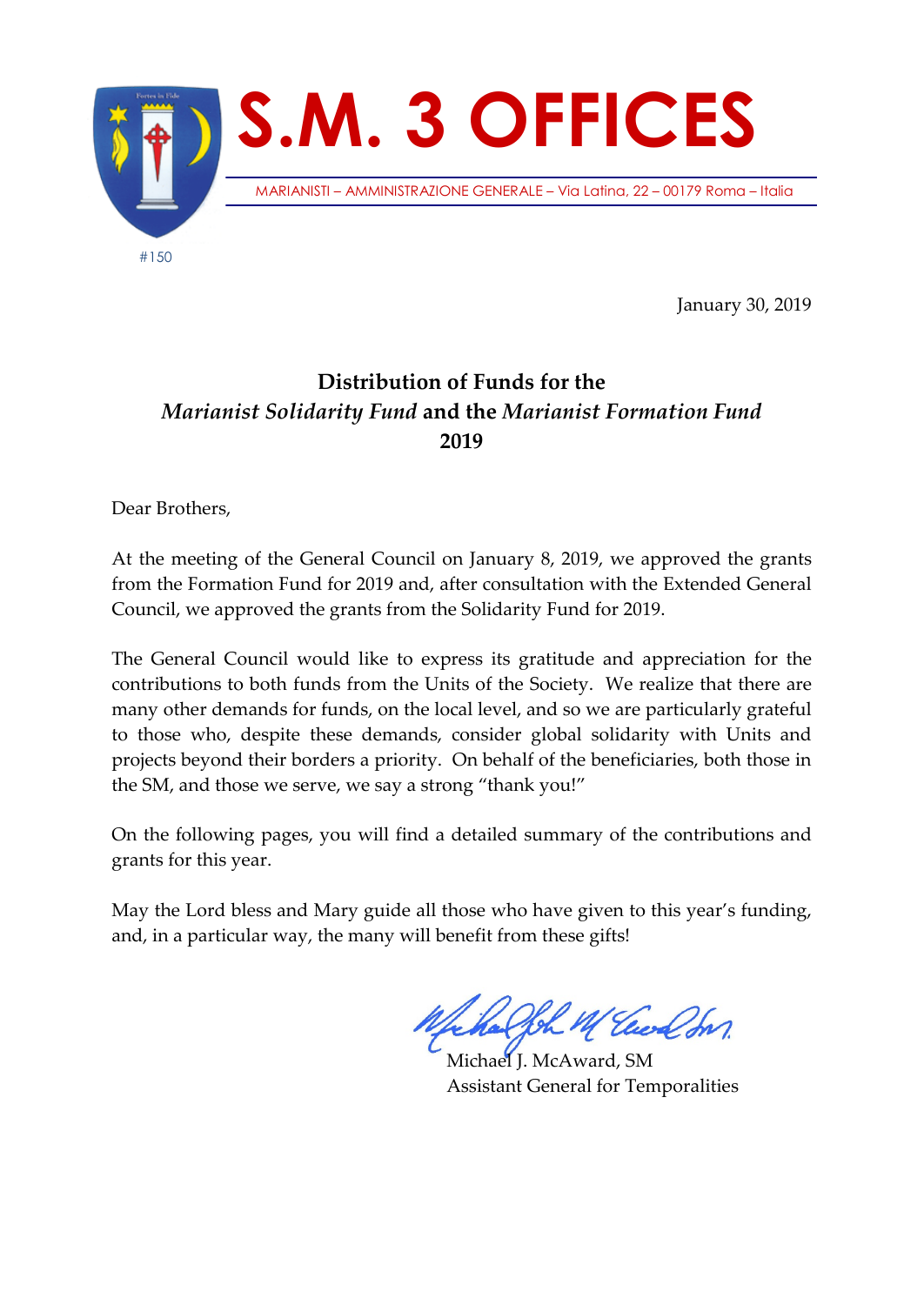## **Marianist Solidarity and Formation Funds 2019**

| <b>Contributions</b>          | USD \$       |
|-------------------------------|--------------|
| Region Austria-Germany        | \$17,122.50  |
| Canada Community              | \$7,300.00   |
| Region of Chile               | \$4,000.00   |
| Region of Eastern Africa      | \$5,000.00   |
| Province of France-Belgium    | \$57,075.00  |
| Region of Italy               | \$22,830.00  |
| Region of Korea               | \$11,415.00  |
| Province of Meribah           | \$10,000.00  |
| Province of Spain             | \$142,687.50 |
| <b>Switzerland Community</b>  | \$20,270.00  |
| Province of the United States | \$72,000.00  |
| <b>General Administration</b> | \$93,300.00  |
| <b>Total Contributions</b>    | \$463,000.00 |

| <b>MARIANIST SOLIDARITY FUND GRANTS APPROVED</b>              | USD \$       |
|---------------------------------------------------------------|--------------|
| <b>Region of Argentina</b>                                    |              |
| VILLA SOLDATI: Development for Fátima                         | \$15,000.00  |
| <b>Region of Colombia-Ecuador</b>                             |              |
| <b>CHAMINADE FOUNDATION: Specialized Classrooms</b>           | \$15,000.00  |
| <b>Region of Eastern Africa</b>                               |              |
| MOMBASA: Marianist Technical Institute/LILONGWE: Marianist    | \$30,000.00  |
| Secondary School                                              |              |
| KARONGA: MIRACLE Technical Institute Girls Hostel             | \$30,000.00  |
| NAIROBI: Borehole, water towers and water tanks               | \$55,000.00  |
| Province of France (District of Ivory Coast, Sector of Congo) |              |
| KINSHASA: Computer Education Centre                           | \$44,000.00  |
| <b>Region of Togo</b>                                         |              |
| SOTOUBOUA: Second Floor for School Dormitory                  | \$50,000.00  |
| NATITINGOU - Complete fence construction around property      | \$30,000.00  |
| <b>Other</b>                                                  |              |
| <b>GENERAL ADMINISTRATION</b>                                 |              |
| Formation of Teachers Program - Togo                          | \$19,000.00  |
| <b>TOTAL</b>                                                  | \$288,000.00 |